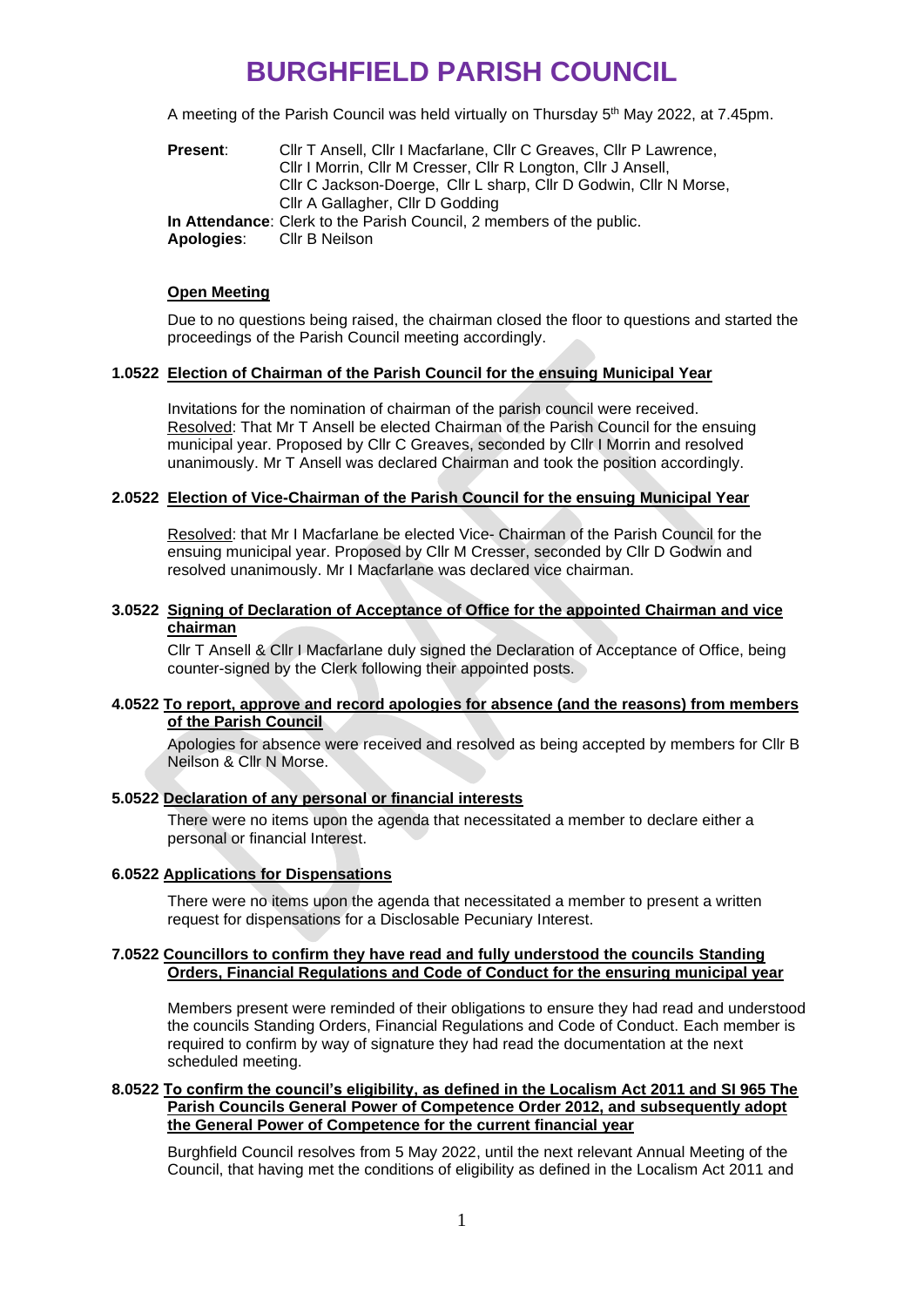SI 965 The Parish Councils (General Power of Competence) (Prescribed Conditions) Order 2012, to adopt the General Power of Competence.

Proposed by Cllr I Macfarlane, seconded by Cllr P Lawrence and resolved unanimously.

## **9.0522 To appoint members to serve upon the various committees upon the council for the ensuing year**

Resolved: that the following appointments be confirmed:

## **Asset Management Committee**

Cllr C Jackson-Doerge (Chairman), Cllr P Lawrence, Cllr I Morrin, Cllr C Greaves, Cllr D Gooding, Cllr L Sharp, Cllr N Morse. Resolved: To appoint Cllr C Jackson-Doerge as Chairman. Proposed by Cllr P Lawrence, seconded by Cllr L Sharp Resolved: To appoint Cllr C Greaves as Vice-Chairman. Proposed by Cllr L Sharp, seconded by Cllr C Jackson-Doerge and resolved unanimously.

## **a) Communications**

Cllr L Sharp (Chairman), Cllr N Morse, Mr D Godwin, Cllr A Gallagher, Cllr T Ansell, Cllr J Ansell, Cllr B Neilson.

Resolved: To appoint Cllr L Sharp as Chairman.

Proposed by Cllr D Godwin, seconded by Cllr A Gallagher resolved unanimously. Resolved: To appoint Cllr D Godwin as Vice-Chairman.

Proposed by Cllr A Gallagher, seconded by Cllr J Ansell and resolved unanimously.

## **b) Community**

Cllr I MacFarlane (Chairman), Cllr M Cresser, Cllr R Longton, Cllr B Neilson, Cllr A Gallagher, Cllr D Godding, Cllr J Ansell

Resolved: To appoint Mr I Macfarlane as Chairman.

Proposed by Cllr M Cresser, seconded by Cllr R Longton and resolved unanimously. Resolved: To appoint Cllr J Ansell as Vice-Chairman.

Proposed by Cllr I Macfarlane, seconded by Cllr M Cresser and resolved unanimously.

## **c) Finance & governance**

Cllr P Lawrence, Cllr L Sharp, Cllr I Macfarlane, Cllr T Ansell, Cllr C Jackson-Doerge (The committee consists of the appointed chairman of the various council committees)

## **d) Infrastructure**

Cllr C Greaves, Cllr P Lawrence, Cllr R Longton, Cllr M Cresser, Cllr D Godwin, Cllr T Ansell, Cllr I Morrin

Resolved: Unanimously to appoint Cllr P Lawrence as Chairman.

Proposed by Cllr M Cresser, seconded by Cllr Godwin and resolved unanimously.

Resolved: To appoint Cllr P Lawrence as Vice-Chairman.

Proposed by Cllr T Ansell, seconded by Cllr P Lawrence and resolved unanimously.

*(The Chairman adjourned the meeting to permit the various Committee members to meet to appoint their Chairman and Vice-Chairman accordingly)*

#### **10.0522 Appointment of Representatives to Serve on Outside Bodies**

Resolved: that the following appointments be confirmed:

AWE Liaison **Container Clip Accepts** Clir R Longton & Clir N Morse Allotments representatives **Cllr J Ansell & Cllr A Gallagher** Bland's Trust **Clir R** Longton & Clir I Macfarlane<br>BMNAG **Clir R** Longton & Clir I Morrin Burghfield Charities **Clir L Sharp, Clir Jackson-Deorge** Burghfield and Mortimer Volunteer Centre Cllr M Cresser Willink Recreation Centre **Clir I Macfarlane & Clir C Greaves** Clir C Greaves Wokefield Common **Clir R** Longton & Clir C Greaves NDP Steering Committee **Clir R** Longton, Clir I Morrin,

Cllr R Longton & Cllr I Morrin Cllr D Godding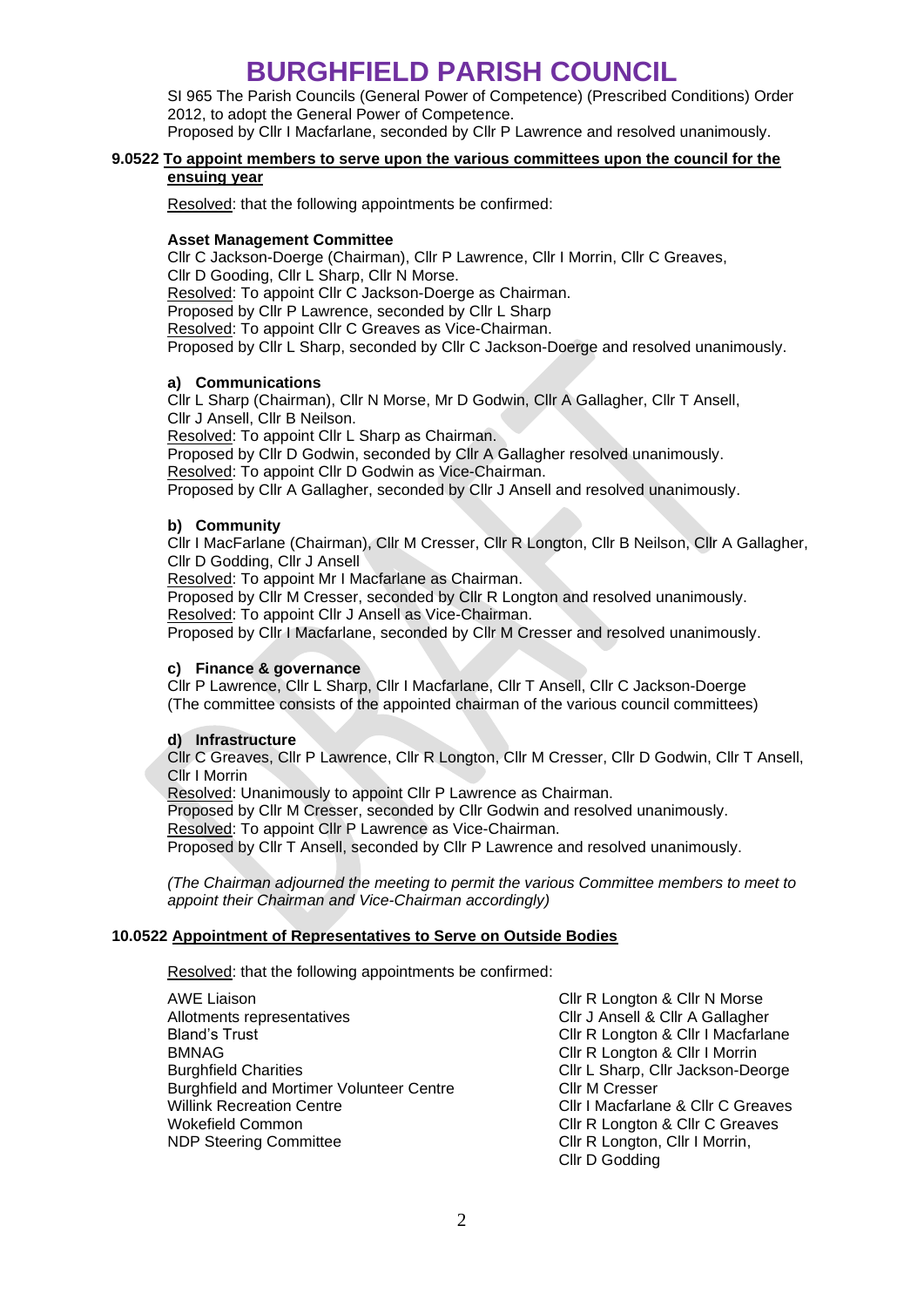## **11.0522 Minutes of the last Parish Council meeting**

Resolved that the minutes of the meeting of the Parish Council held on 7<sup>th</sup> April 2022 be approved as a true and correct record and signed by the Chairman.

#### **12.0421 Clerks update**

The end of year accounts closedown procedures has been completed with the financial statements having been prepared by council's accountants in preparation for presentation to the Finance and Governance Committee for approval accordingly. The end of year audit is scheduled for next week. Upon completion the report will be presented to the Finance & Governance Committee meeting.

#### **13.0522 To receive a verbal report from the Chairman**

The Chairman advised that a meeting had been held with a CCTV provider who had kindly offered to gift a camera for erection at the common recreation ground to address current concerns regarding ASB. Thames Valley Police are to be granted permission to access the camera via a secure feed.

#### **14.0522 Questions to the chairman previously submitted in writing**

The following question was presented to the Chairman by a resident, Alice Hollis:

*"The community seems to be severely split by the application for a temporary cafe on the Recreation Ground. I would like to know what steps the Parish Council is taking in response to the ongoing objections. Given the number of different points raised by several members of the community, fears about how our money is being spent during these times of austerity, and the misinformation that is being spread through social media, do you intend to consult with the community over plans for a specific cafe (not a community hub) to address these concerns before progressing the application further? And if not, why not?"*

#### Chairmans response:

The major source of misinformation with regards to the planning application for a Café on the Recreation ground has come from the cowardly, misleading anonymous letter that has been delivered through the doors of a large number of houses in Burghfield. It is this sort of bullying behaviour and deliberate spreading of misinformation that creates splits in the community.

During times of austerity that the parish council should be investing in the community. The provision of a café will provide people the opportunity to meet and socialise over a hot drink without the expense of having to drive their cars or pay for a bus fare.

The parish council has made a planning application and this process will proceed to its natural conclusion. The parish council will continue to consult with the community including being at the May Fayre and the Annual Parish Meeting.

#### The following question was presented to the Chairman by Cllr D Godding:

*"Given that it appears so many objections to the recently submitted cafe planning application*  appear to be based entirely upon misleading or false information; do you agree the council *may need to change its communication strategy so parishioners are better able to identify when they may have been misled by anonymous unaccountable individuals?* 

*Furthermore, does the chairman agree that some of the published responses contain statements made about both individual councillors and the council as a whole are so offensive as to be bordering on Slander and that West Berkshire planning officer's ought to have a duty to remove such comments"?*

#### Chairmans response:

I agree the council needs to change its communication strategy and approach to regular communication I am asking that this is put on to the communication committees next agenda.

Without a doubt some of the comments made about the parish council are without defamation and I will ask the clerk to write to West Berks Planning office to understand their policy on publishing such defamations particularly where they have no bearing on a planning application.

## **15.0522 District Council Report**

District Cllr R Longton provided a brief verbal report to members.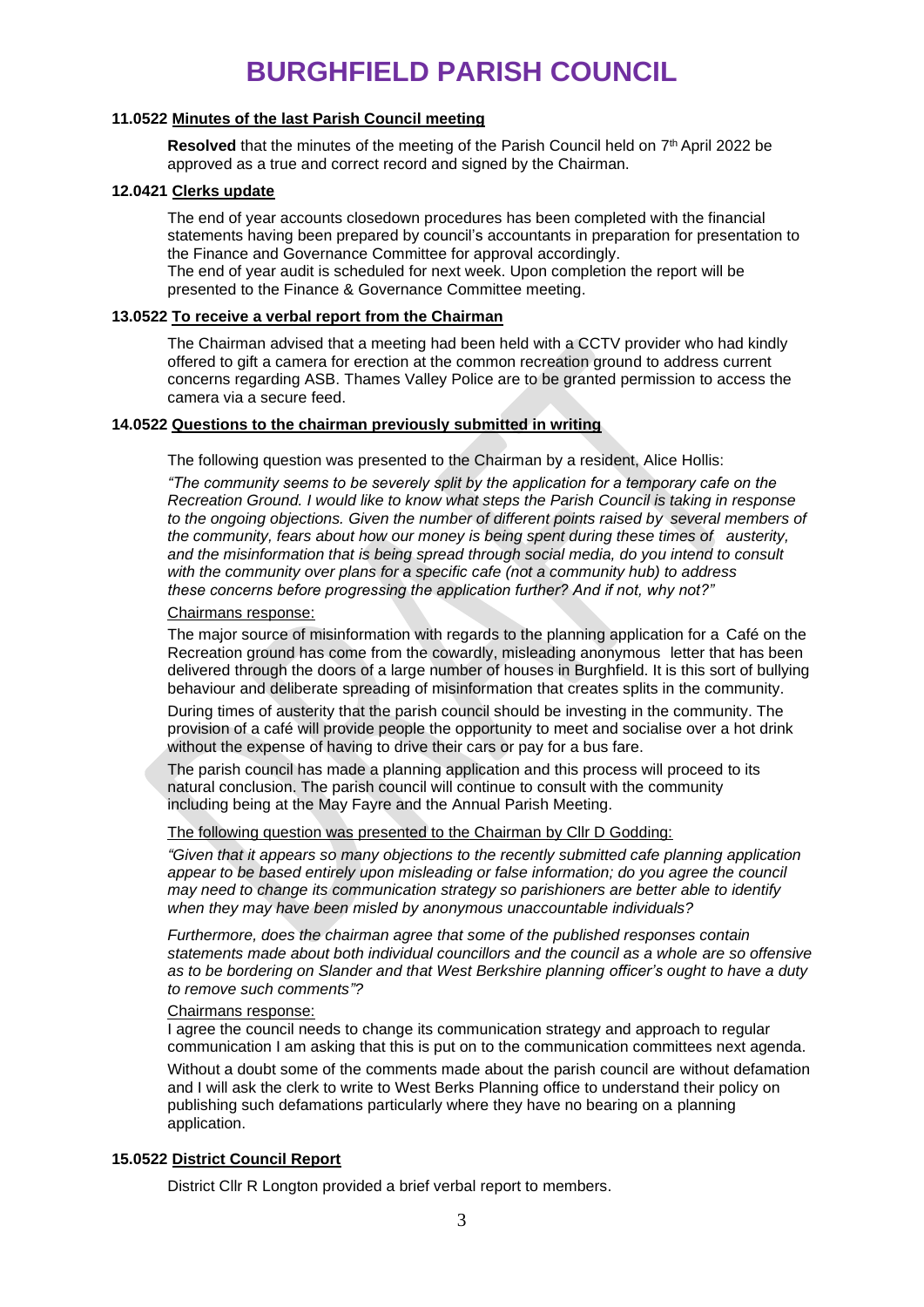#### **16.0522 To receive the minutes of the meeting of the Infrastructure Committee meeting held on 7 April and 28 April 2022 approve the recommendations therein**

The minutes of the meeting of the Infrastructure Committee held on 7 April and 28 April 2022 were received and the proceedings endorsed and adopted.

Members discussed representation from the committee at the EADPC meeting in relation to the planning application for the temporary café.

Resolved: Cllr C Greaves & Cllr P Lawrence are to represent the application as applicants. Resolved: Cllr T Ansell is to attend as the representative from the parish council. Proposed by Cllr I Morrin, seconded by Cllr C Jackson-Doerge and resolved unanimously.

**17.0522 To receive the draft NDP document in preparation for final approval and initiation of** 

# **the Referendum process**

A presentation on the draft NDP document was presented to members for their consideration by Cllr I Morrin. Members thanked the NDP group for their hard work in preparing the document and presenting to members. All members were in favour of consultation on the document commencing.

## **18.0522 To receive the minutes of the meeting of the Community Committee held on 21 April 2022 and approve the recommendations there in**

The minutes of the meeting of the Community Committee held on 21 April 2022 were received and the proceedings endorsed and adopted. Resolved: Pro Cllr I Morrin, seconded by Cllr C Jackson-Doerge, all to obtain quotation for additional CCTV at the Village Hall and Pavilion.

## **19.0522 To approve the CCTV Policies as presented for immediate implementation**

Resolved: To adopt the CCTV policies as presented for immediate implementation with the following amendments:

*- Increase the number of days images to be held from 30 days to 90 days.* 

*- An administration fee of £50 is to be applied for any subject access request*.

Proposed by Cllr J Ansell, seconded by Cllr C Greaves and resolved unanimously.

## **20.0522 To receive the minutes of the meeting of the Communications Committee held on 14 April 2022 and approve the recommendations there in**

The minutes of the meeting of the Communications Committee held on 14 April 2022 were received and the proceedings endorsed and adopted.

## **21.0522 To receive the minutes of the meeting of the Staffing Committee held on 7 April 2022 and approve the recommendations there in**

The minutes of the meeting of the Staffing Committee held on 7 April 2022 were received and the proceedings endorsed and adopted.

## **22.0522 To receive brief verbal reports from Parish Council Representatives attending meetings of Outside Bodies to which they have been appointed**

Cllr C Jackson-Doerge advised of her attendance at a meeting with Burghfield Charities. Cllr R Longton advised of his attendance at a BMNAG meeting.

## **23.0522 Financial Matters:**

- **i**. **Parish Council Bank Account Reconciliation & payments as of 30 April 2022** The accounts reconciliation statements for the month ending  $30<sup>th</sup>$  April 2022 were received and noted and are appended to the minutes. Resolved that the items for payment be authorised for payment, such sums to be debited to the account of the Parish Council.
- **ii. Village Hall Accounts Reconciliation & payments as of 30 April 2022** The accounts reconciliation statements for the month ending 30th April 2022 were received and noted and are appended to the minutes.